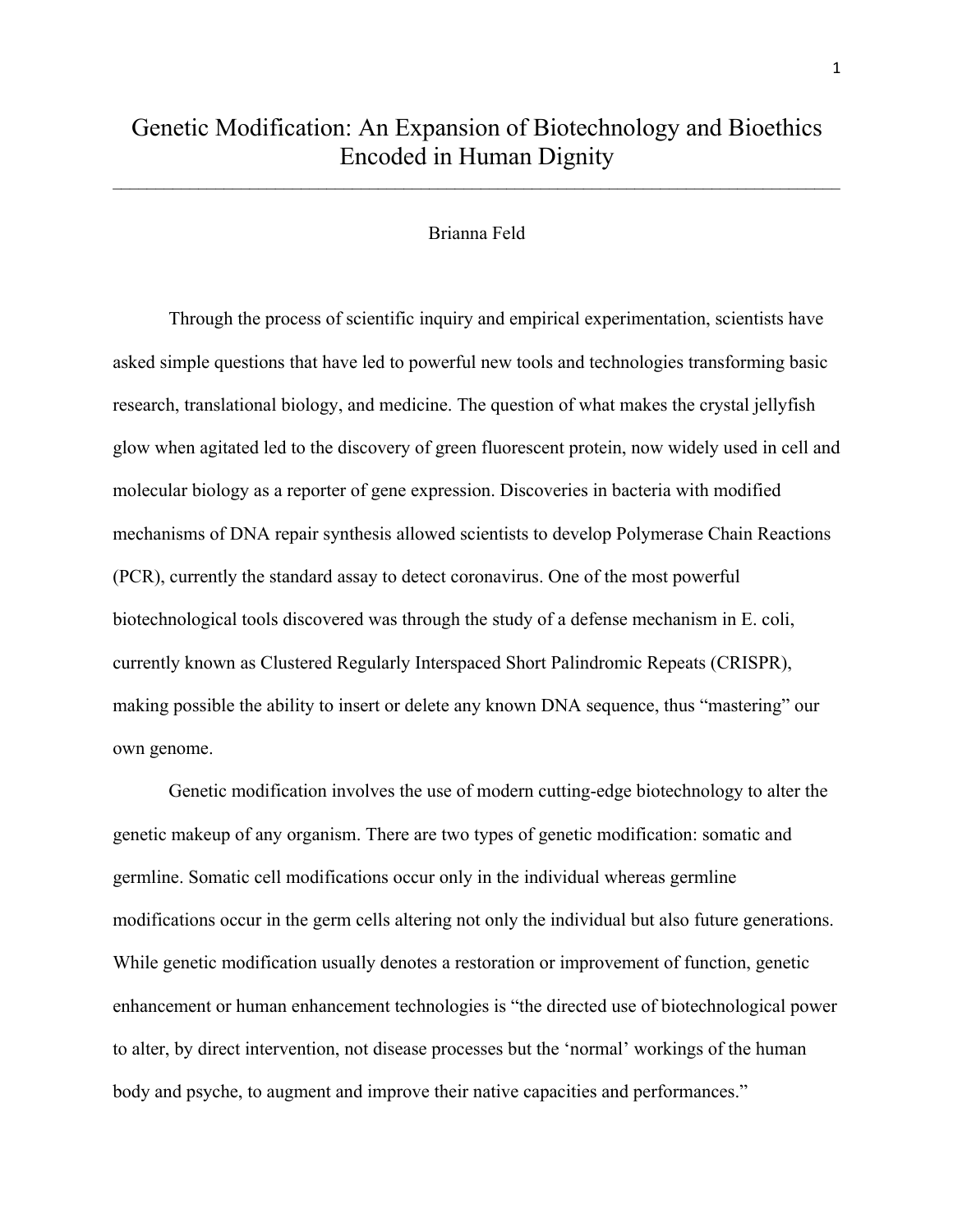The topic of human genetic modification elicits pertinent questions to consider when engaging in an ethical discourse. Thus, the title of this paper is best explained in the questions it poses. Are these technologies considered safe? Who will have access? Do the benefits outweigh the risks? Do individuals have the right to alter their own genome and the genomes of their children? These first four questions address a normative, Western paradigm of bioethics addressing the four principles of non-maleficence, justice, beneficence, and autonomy, respectively. However, when considering human genetic modification on a global scale, there must be an expansion to include global bioethical considerations of such as issue.

This broadening perspective includes questions such as: Who will be the most vulnerable to such technologies? What kind of new disparities will these technologies bring? Since our genome codes who we are as humans, will altering this code strip us of what makes us human? These questions cannot be answered under a purely principlist bioethical paradigm, there must be a widening to recognize a universal framework based on human rights and respect, encoded in human dignity.

I will analyze arguments for and against genetic modification highlighting expanded principles of vulnerability, solidarity, and human dignity. A central argument in support of genetic enhancement is improvement and beneficence. The obligational aspect of beneficence in this case is to improve humans' quality of life if the means to do so are accessible, thus presenting a consequentialist line of reasoning. Hence, genetic enhancement is good because there is an obligation to do good if we possess such knowledge. Examining improvement and beneficence in a global sense, the "malaria gene drive" illustrates a potential benefit to such genetic editing technologies. In 2014, genetic scientists engineered CRISPR-based gene-drives systems to eradicate malaria-carrying mosquitoes. Since malaria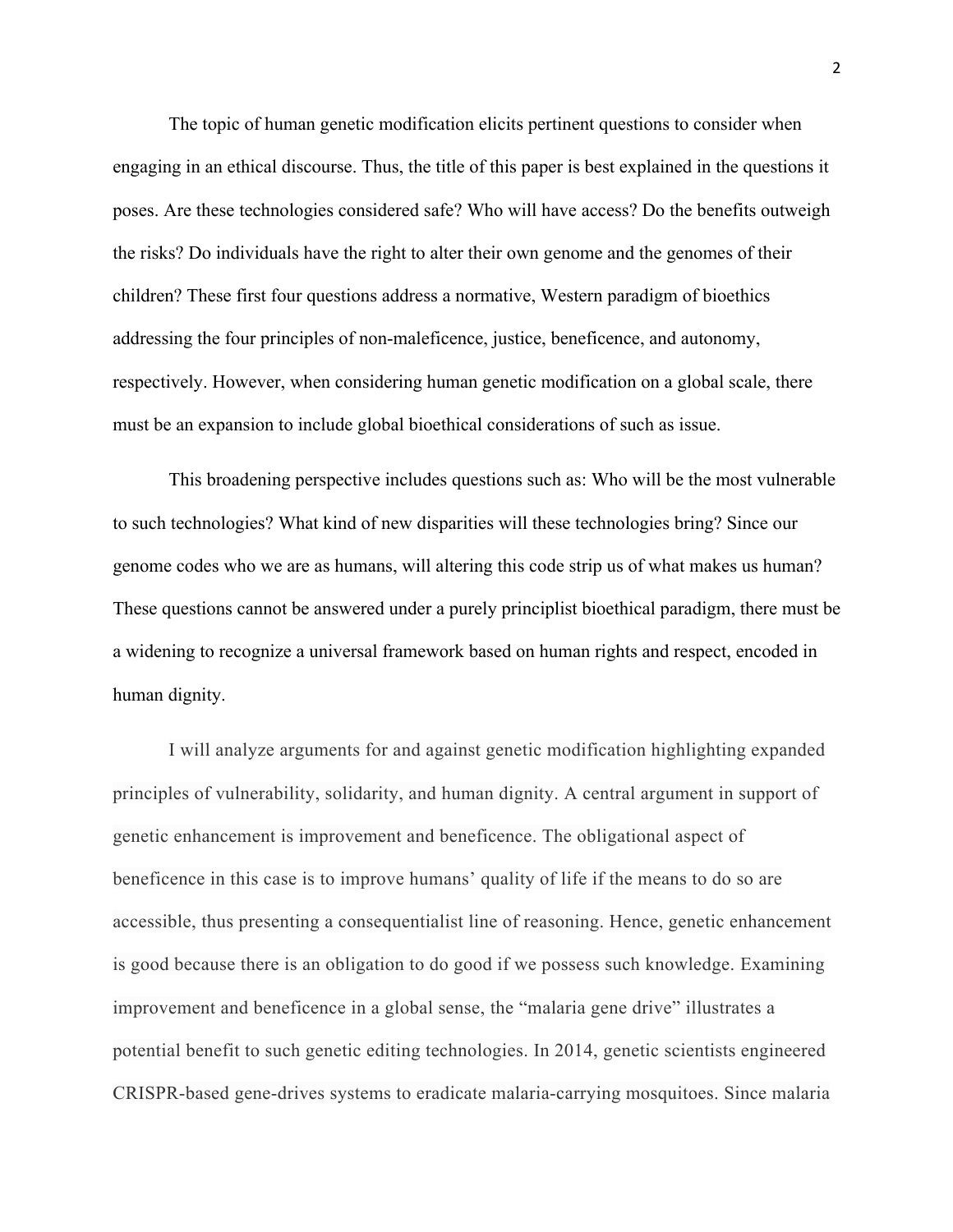disproportionately affects the African continent and as of 2019, infects 229 million people worldwide, this genetic editing could prevent a major disease globally. Do the benefits outweigh the risks of altering entire populations of organisms allowing for the possibility for the malaria parasite to further mutate or even be used nefariously for biological warfare?

A second argument for HETs is for therapeutic treatment purposes. There exists a "phantom line" between therapeutic treatment and enhancement. The blurring of this line is evidenced in the 201 case in Hong Kong which shocked the world as the first known germline editing on human embryos. Dr. He Jiankui used this CRISPR technology to target the CCR5 gene to provide a mutated receptor inhibiting HIV from infecting immune cells, thus conferring genetic resistance to HIV. This first appears to be a case for therapeutic treatment. However, it is well known that in cases of paternal HIV, there is a negligible risk of transmissibility when the sperm is washed and resulting HIV-negative sperm fractions are used. Given this present alternative method to prevent the transmission of HIV to future children, a case of therapeutic treatment cannot be made. This is a clear example of human enhancement.

An argument presented against HETs is the indirect and direct harms to future generations. Indirect harm is evidenced by issues of inequity and injustice, namely the less equal societies maintaining a greater overall burden of health and social problems. This highlights the necessity for a widening of bioethical principles to include solidarity when analyzing the argument of inequity and injustice in genetic modification.

Direct harm is the direct result of enhancement. The CRISPR twin babies will live with both positive and negative effects of this novel technology. Their genomes and their progenies' genomes will be forever altered. Although CRISPR editing is superior to other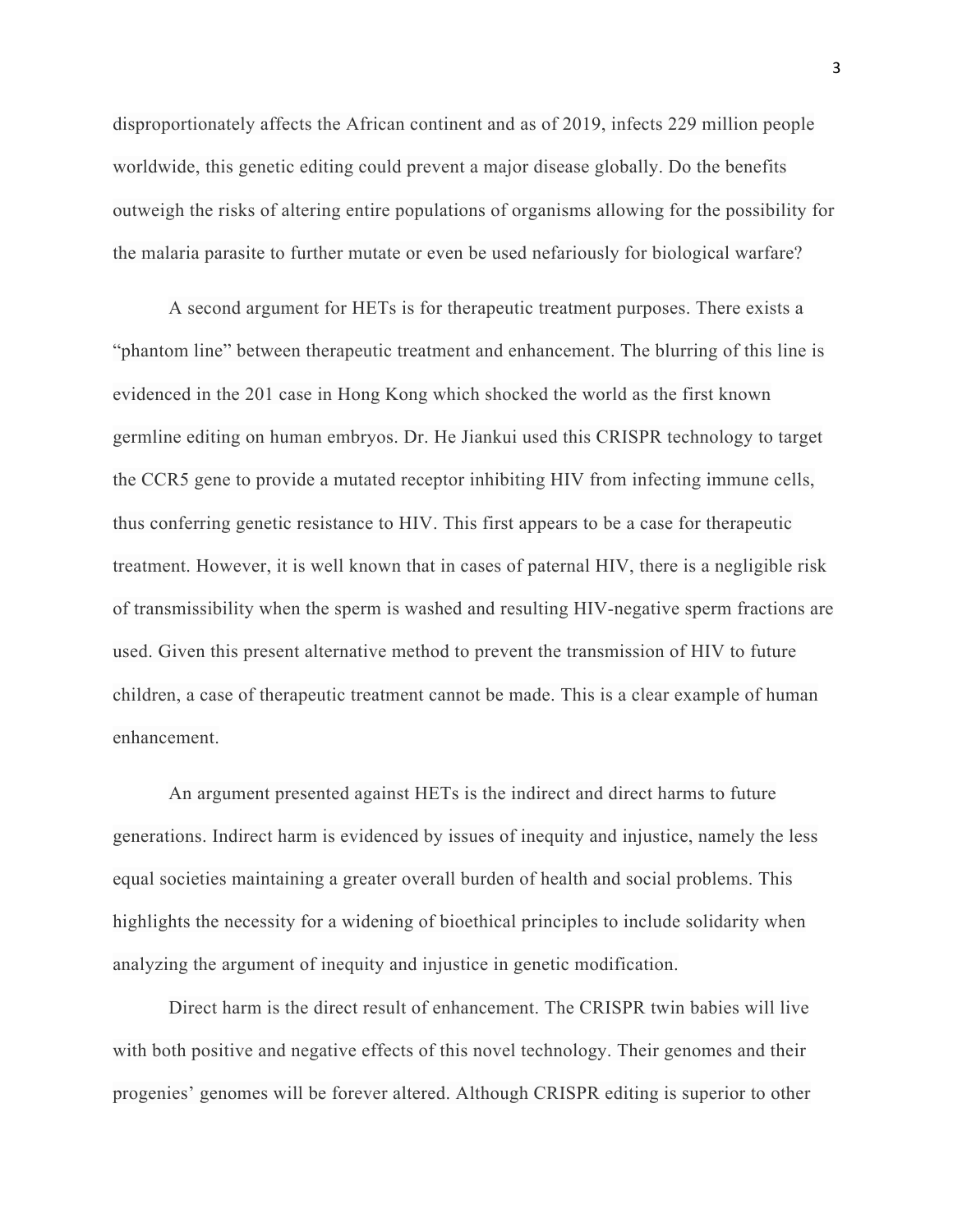genetic editing technologies, it maintains the potential for unmitigated off-target edits conveying potential direct harms to future generations Genetic interventions providing "enhancement" of certain desirable traits now could be evolutionary "undesirable" in the future, leaving future generations vulnerable to new pathogens, natural disasters, and ecological change. This "mastery over nature" could lead to a global ecological disequilibrium. Such as in the example of the Malaria Gene-Drive, if adequate research and knowledge in CRISPR gene-drives is not obtained, catastrophic effects could occur to an ecosystem thus affecting all participants in said ecosystem. The same is true with human genetic enhancements as selecting for certain traits ourselves could either give us an even great advantage over other organism, driving this disparity and inequality in species or alternatively, leave us vulnerable to unforeseen evolutionary changes and events. Thus, the principle of vulnerability must be considered when expanding the paradigm of global bioethics.

The final principle I believe to be most foundational to include when considering human genetic enhancement is the importance of inherent human dignity. Human dignity is the first principle supported by UNESCO's *Universal Declaration on Bioethics and Human Rights*:

- i. Human dignity, human rights and fundamental freedoms are to be fully respected.
- ii. The interests and welfare of the individual should have priority over the sole interest of science or society.

To possess dignity is to hold honor and respect, to attain value or worth. When coupled with the word "human," dignity then provides a context as to what or who is given this worth,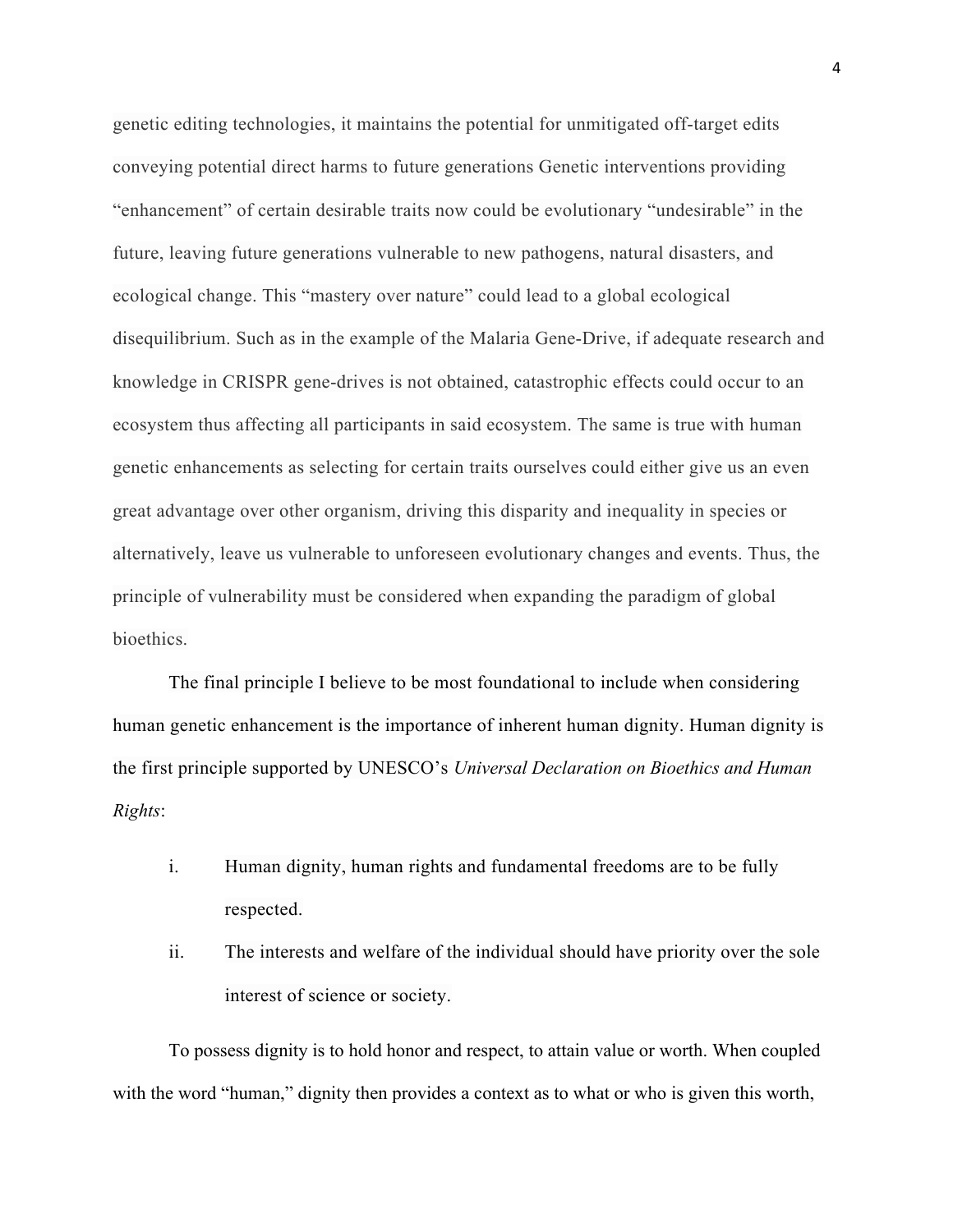and as a result, what protections are afforded to the agent possessing this value. Inherent human dignity is the respect and worth inherently given to all humans equally in a specification solely based on their human condition.

Utilizing Kantian philosophy, the means is the concept of a non-instrumentalization of the human being, meaning that humans are never means and only ends in themselves. This indicates a rational, intrinsic human worth insusceptible to appraisal as its value is inherent in its very identity. There can therefore be no price or qualitative worth placed on intrinsic value such as human dignity. There is a givenness to our human nature, to the world's human nature. Dignity is given, as are virtues and vices to accept and improve upon. Dignity however cannot be something improved or raised in value – it is value in and of itself. It is important to question whether this human dignity is maintained in human enhancement technologies.

My critical stance on genetic modification is twofold. First, this technology is too valuable and beneficial to not use in certain cases. In cases of somatic therapeutic use, I believe genetic modification should not only be allowed but encouraged. The principle of beneficence applies when the treatment is proportional to the disease. It was possible to eradicate the polio virus with vaccine biotechnology; is it not only necessary, but also ethical, to eradicate a global disease such as malaria with gene editing technology that we currently possess? However, the benefits must outweigh the risks. It is unethical and entirely irresponsible to gene-edit mosquitos without first understanding the effects on the ecosystem. The potential benefit to human beings is not a substantial reason to contribute to an ecological disequilibrium.

Secondly, CRISPR is an already widely used tool in the scientific community. Like many technologies before it, it possesses incredible benefits and detrimental risks. I believe using CRISPR for basic biology research, somatic gene editing, and eradicating global diseases such as